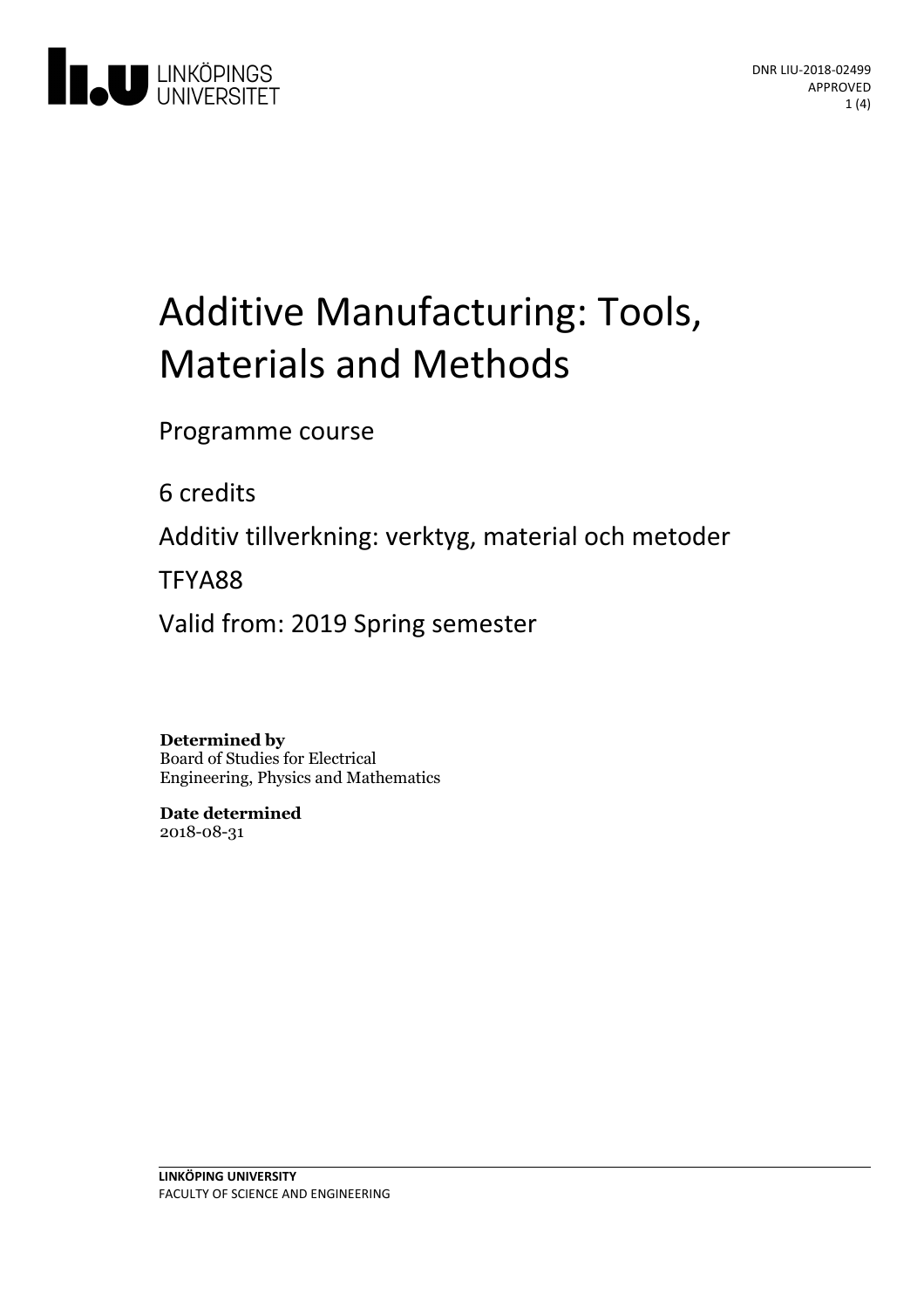# Main field of study

Applied Physics, Physics

Course level

Second cycle

#### Advancement level

A1X

### Course offered for

- Master's Programme in Biomedical Engineering
- Master's Programme in Physics and Nanoscience
- Master's Programme in Mechanical Engineering
- Master's Programme in Materials Science and Nanotechnology
- Design and Product Development, M Sc in Engineering
- Energy-Environment-Management M Sc in Engineering
- Biomedical Engineering, M Sc in Engineering
- Mechanical Engineering, M Sc in Engineering
- Applied Physics and Electrical Engineering International, M Sc in Engineering
- Applied Physics and Electrical Engineering, M Sc in Engineering

# Specific information

The course is not offered fall 2019.

#### Entry requirements

Note: Admission requirements for non-programme students usually also include admission requirements for the programme and threshold requirements for progression within the programme, or corresponding.

#### Prerequisites

Thermodynamics at the level provided in a basic course in chemistry, physics, or materials science. Familiarity with material physics, as provided in a course such as modern physics, is beneficial but not required, as is familiarity with at least one CAD program. (CAD instruction will be offered as a brief supplemental course for those who lack training/experience.) Basic laboratory skills. This will be a relatively fast-paced course. Students who are unfamiliar with at least one ofthe pre-requisites (physics/chemistry/materials science or CAD) may struggle.

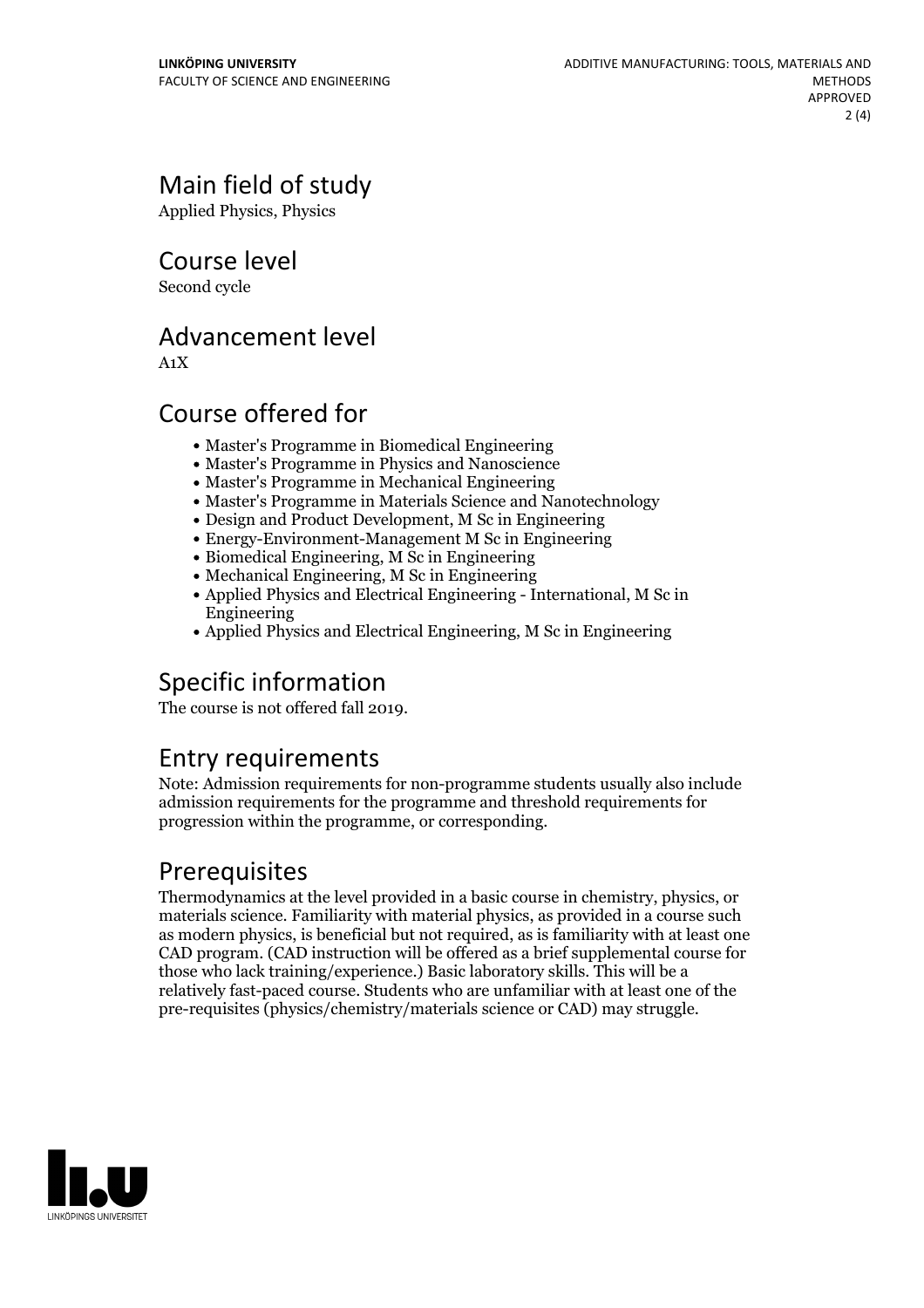## Intended learning outcomes

This course will provide <sup>a</sup> general understanding of additive manufacturing (3D- printing), and detailed understanding of:

- the physics and chemistry involved with the various printing methods, including the material requirements,<br>
the types of materials appropriate for various printing methods,<br>
various printing methods, their advantage
- 
- 
- 

After completing this course, students will be able to:

- $\bullet$  describe several types of 3D printers, their mode of operation, and their strengths and limitations,<br>• determine which type of printer is most suitable for fabricating a part based
- on the requirements of the desired product (choice of material, tolerances, etc.), or whether 3D printing is at all a viable option, <br>• prepare 3D CAD models for creating printed devices (including editing for
- printer limitations, etc.), and
- confidently produce 3D-printed devices with at least two kinds of 3D printers (after hands-on work in the labs).

#### Course content

Material properties in the solid, liquid, and other (gel, glass) states. Phase-change processes and chemical reactions, including photo-initiated chemistry. Introduction to digital control of mechanical systems (stepper motors, etc.) Introduction to fluid mechanics, as applied to additive manufacturing. Introduction to surface science, as applied to additive manufacturing. Applications, strengths, and weaknesses of various forms of additive manufacturing including: Mechanical applications (prototypes, mechanical components), chemical and life-science applications (prosthetics, artificial organs, lab-on-a-chip devices, etc.). An introduction to 3D CAD. An introduction to planning/slicing software. Hands-on design, fabrication, and evaluation of fabricated parts.

#### Teaching and working methods

This course includes lectures, hands-on labs,a student-defined project and a field trip.

#### Examination

| TEN1 Written examination              | 3 credits          | U, 3, 4, 5 |
|---------------------------------------|--------------------|------------|
| LAB1 Laboratory work                  | 1 credits          | U.G        |
| UPG1 Industry visit                   | $0.5$ credits U, G |            |
| PRA1 Student project and presentation | $1.5$ credits U, G |            |
|                                       |                    |            |